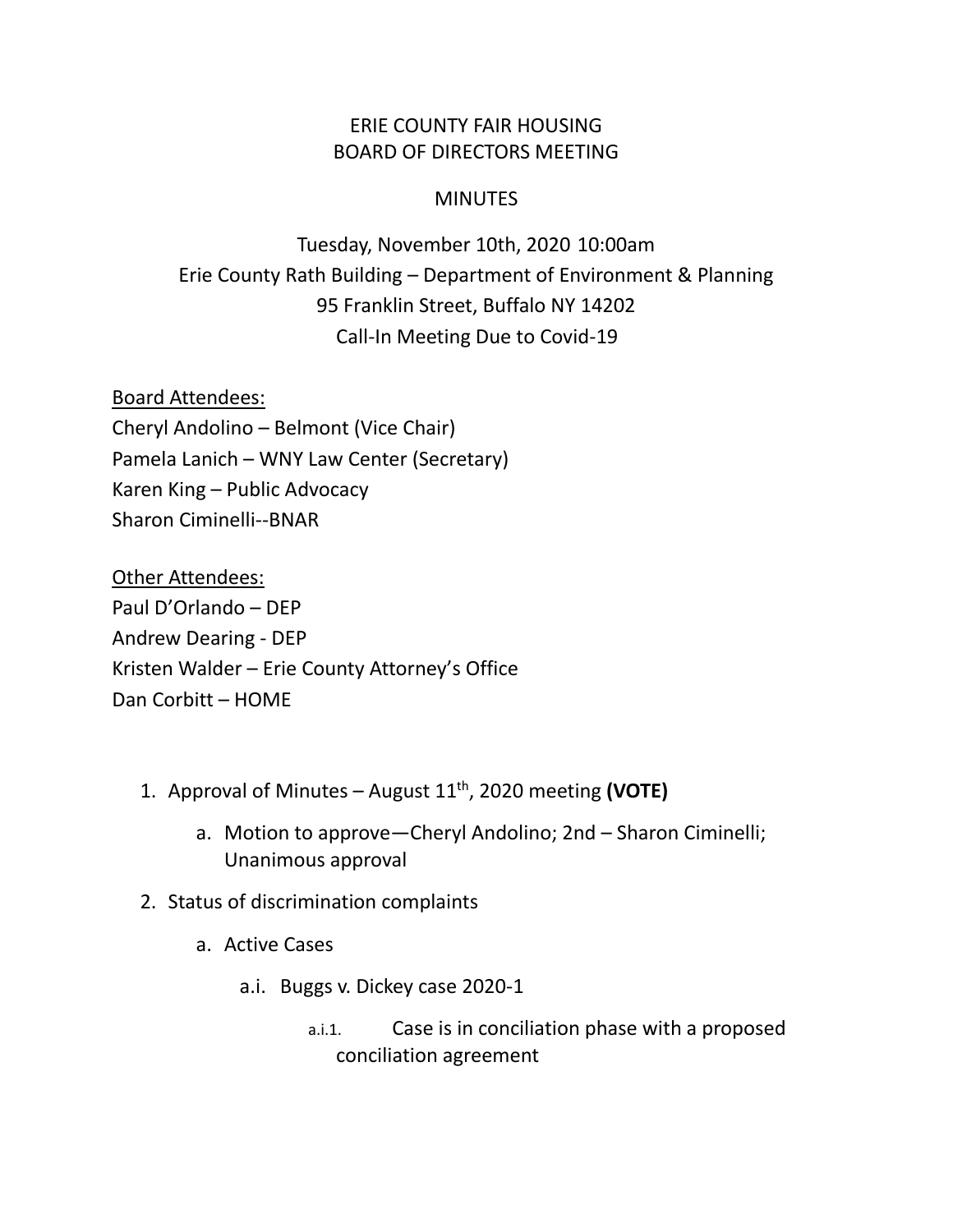- a.i.2. Board has reviewed and accepts the conciliation agreement with no concerns
- a.ii. Murray V. Empire case 2020-2
	- a.ii.1. HOME has been unable to reach Ms. Murray
	- a.ii.2. Without complainant, HOME not moving forward with proposed conciliation agreement at this time, though there is probable cause
	- a.ii.3. Fair Housing training can still be required for respondent
- a.iii. Murray v. Free Will case 2020-3
	- a.iii.1. HOME has been unable to reach Ms. Murray
	- a.iii.2. HOME received a reply from respondent's attorney, which does not raise any legal defenses but expresses that respondent is remorseful and plans to follow the law in the future
	- a.iii.3. HOME would suggest that a Fair Housing seminar be required for respondent to fully understand all aspects of the law
- a.iv. Boulware v. Der Yaseen case 2020-4
	- a.iv.1. HOME received response from respondent's attorney, denying refusal to rent to anyone with a section 8 voucher and stating that one of the units is currently rented to a tenant with a section 8 voucher. Also states that respondent is an immigrant and that there is a language barrier issue. HOME's testers confirmed complainant's allegations and HOME found probable cause.